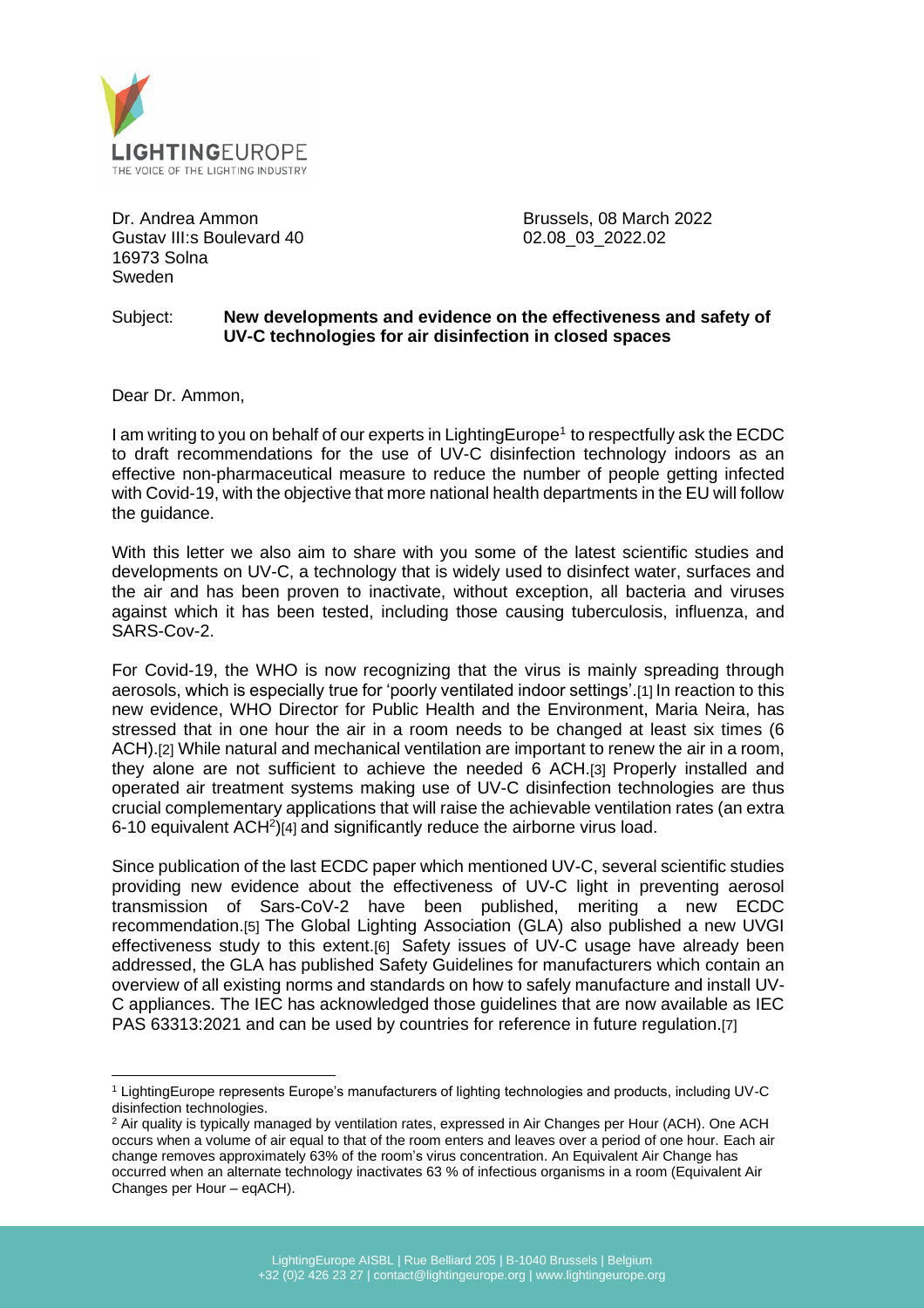The effectiveness and safety of the UV-C technology is now demonstrated within its increasingly wide deployment as a valuable tool in the battle against the current pandemic in education facilities, theatres, medical practices, offices, restaurants and supermarkets. [some examples are given in Annex II]

We are also observing that governments in and outside of Europe are implementing UV-C solutions: For example, the CDC [8] and US Department of Defense [9] are recommending to use UV-C light as part of a 'layered strategy' to reduce exposure to SARS-CoV-2, the Singaporean national Environmental Agency has published guidelines on the use of UV-C technologies to mitigate the risk of Covid-19 infection via aerosols, [10] and Germany and the United Kingdom have made available government funds for safe implementation of mobile air cleaners with UV-C in schools.[11]

In light of all these recent developments, and the rise of the highly infectious Omicron variant which has led to an exponential growth of cases of infections,[12] our experts feel that it is of utmost importance to make use of all the protective tools that are available to fight the virus. We are seeing that vaccines and the currently recommended nonpharmaceutical interventions (NPI) such as wearing a mask and washing hands, while crucial, are not, by themselves, considered enough to prevent infection, and the ECDC itself has proclaimed that now 'urgent and strong action is needed to reduce transmission'.[13]

As also stressed in a recent WHO webinar by Professor Ed Nardell from Hardvard University, with 5.6 million Covid deaths at the end of January 2022,[14] holding back on a UV-C technology that has been proven to be effective, because of risk concerns, is illjudged given the current pandemic situation.[15]

Looking ahead, since UV-C technology is proven to inactivate, without exception, all bacteria and viruses against which it has been tested, such devices will also come to play an indispensable role for other major health concerns such as antimicrobial resistance (AMR) which is responsible for an estimated annual 33,000 deaths in the EU.[16]

Thank you in advance for addressing our recommendation.

Yours sincerely,

Ourania Georgoutsakou Secretary General, LightingEurope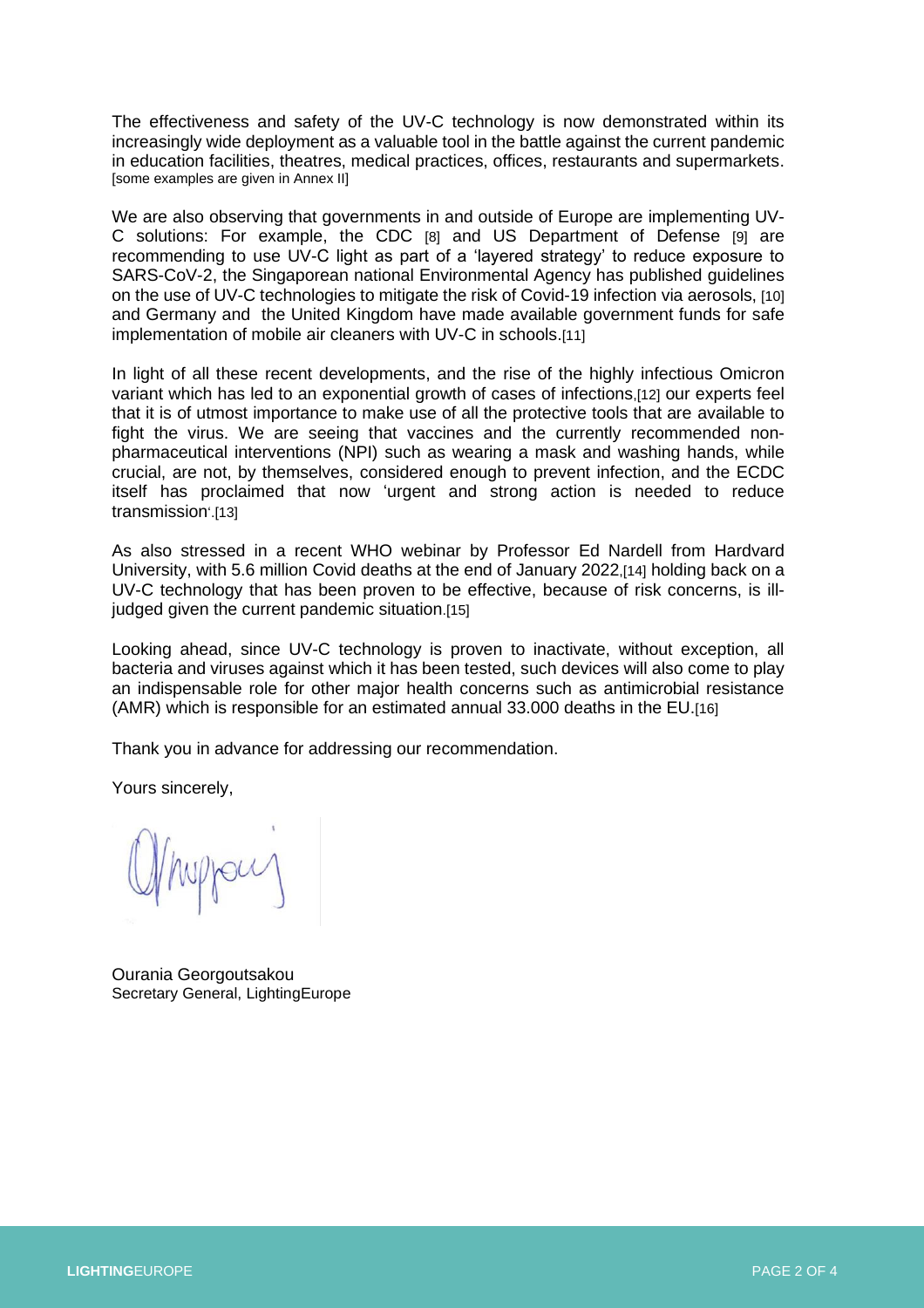## **Annex I**

[1] WHO website – [Q&A Covid-19.](https://www.who.int/news-room/questions-and-answers/item/coronavirus-disease-covid-19-how-is-it-transmitted)

[2[\] Episode #10](https://www.who.int/emergencies/diseases/novel-coronavirus-2019/media-resources/science-in-5/episode-10---ventilation-covid-19) – Ventilation & COVID-19 – Science conversation.

[3] E.A. Nardell, et.al. 'Airborne infection. Theoretical limits of protection achievable by building ventilation', [Am Rev Respir Dis.](https://www.atsjournals.org/doi/abs/10.1164/ajrccm/144.2.302) 1991 Aug;144(2):302-6

[4[\] IEQ Gathering:](https://www.evia.eu/wp-content/uploads/IEQ-Gathering-COVID-19-Joint-statement-September-2021-PDF.pdf) 'Recognise indoor air pollution as a health risk – industry associations issue urgent COVID-19 statement to EU institutions', 2021

[5] R.J. Fischer et. al., ['UV-C light completely blocks highly contagious Delta SARS-CoV-2 aerosol](https://www.biorxiv.org/content/10.1101/2022.01.10.475722v1.full.pdf)  [transmission in hamsters',](https://www.biorxiv.org/content/10.1101/2022.01.10.475722v1.full.pdf) January 2022 (pre-publication)

N.L. Jones et. al., ['Simulation of COVID-19 Ultraviolet Disinfection Using Coupled Ray Tracing and CFD'](https://www.researchgate.net/publication/354100301_Simulation_of_COVID-19_Ultraviolet_Disinfection_Using_Coupled_Ray_Tracing_and_CFD) September 2021

C.B. Beggs and E.J. Avital. ['Upper-room ultraviolet air disinfection might help to reduce COVID-19](https://doi.org/10.7717/peerj.10196)  [transmission in buildings: a feasibility study'.](https://doi.org/10.7717/peerj.10196) October 2020, PeerJ8:e10196

Innovative Bioanalysis, ["Efficacy of a wall mounted device against aerosolized SARS-CoV-2,](https://www.assets.signify.com/is/content/Signify/Assets/philips-lighting/global/20210301-innovative-bioanalysis-report-sars-cov-2.pdf)" 2021

N. Storm, et al., ["Rapid and complete inactivation of SARS-CoV-2 by ultraviolet-C irradiation,"](https://www.nature.com/articles/s41598-020-79600-8) Nature Sci Rep 10, December 2020

[6] Global Lighting Association (GLA); ['Position Statement of UV Germicidal Irradiation:](https://www.globallightingassociation.org/images/articles/GLA_Position_Statement_-_Guidelines_for_quantification_of_airborne_pathogen_inactivation_by_UVGI_technologies.pdf) Guidelines for Quantification of Airborne Pathogen Inactivation by UVGI Technologies', February 2022.

[7] EC website - international standards for electrical, electronic and related technologies  $-$  IEC PAS [63313:2021](https://webstore.iec.ch/publication/68489)

[8] Centers for Disease Control and Prevention (CDC) – ['Upper room ultraviolet germicidal irradiation \(UVGI\)](https://www.cdc.gov/coronavirus/2019-ncov/community/ventilation/uvgi.html)

[9] [US Department of Defense, dvids platform,](https://www.dvidshub.net/news/403795/ultraviolet-light-system-could-mitigate-covid-risk-schools) 'Ultraviolet light system could mitigate COVID risk in schools' Little Rock Air Force Base, US, August 2021

[10] The Singaporean National Environmental Agency: 'Technical Advisory on Use of Air-cleaning [Technologies to Mitigate COVID-19 Aerosol Transmission Risks,](https://www.nea.gov.sg/our-services/public-cleanliness/environmental-cleaning-guidelines/guidelines/guidance-note-on-use-of-air-cleaning-technologies-to-mitigate-covid-19-aerosol-transmission-risk) August 2021.

[11] See the websites of the [German Government](https://www.bundesregierung.de/breg-de/aktuelles/mobile-luftfilter-corona-1941984) '200 million euros for mobile air cleaners' and of the [Environmental Agency](https://www.umweltbundesamt.de/themen/anforderungen-an-mobile-luftreiniger-an-schulen) for guidance on the implementation. July 2021

[12] Most recently, ECDC, ['Communicable disease threats report,](https://www.ecdc.europa.eu/sites/default/files/documents/Communicable-disease-threats-report-22-jan-2022.pdf) Week 3, 16-22 January 2022.

[13] ECDC, ['Rapid Risk Assessment, 18](https://www.ecdc.europa.eu/sites/default/files/documents/covid-19-assessment-further-emergence-omicron-18th-risk-assessment-december-2021.pdf)<sup>th</sup> Update, December 2021.

[14] WHO Coronavirus (COVID-19) Dashboard. 12/28/2021. Accessed 26/01/2022[. https://covid19.who.int/](https://covid19.who.int/)

[15] WHO Webinar on 'Disinfection using Ultraviolet Radiation', 17 December 2021, [Recording.](https://who.zoom.us/rec/share/jJ-g1XfEdxMHIE9UaihXiFZ8fQvDLtrjofThW9QpH3m0dgdlxsRKlZHt0pWpJtUC.VXXhGvIX4EvLX41W) Password: 0@wQtVC\$

[16] European Commission, ['EU Action on Antimicrobial Resistance'.](https://ec.europa.eu/health/antimicrobial-resistance/eu-action-antimicrobial-resistance_en)